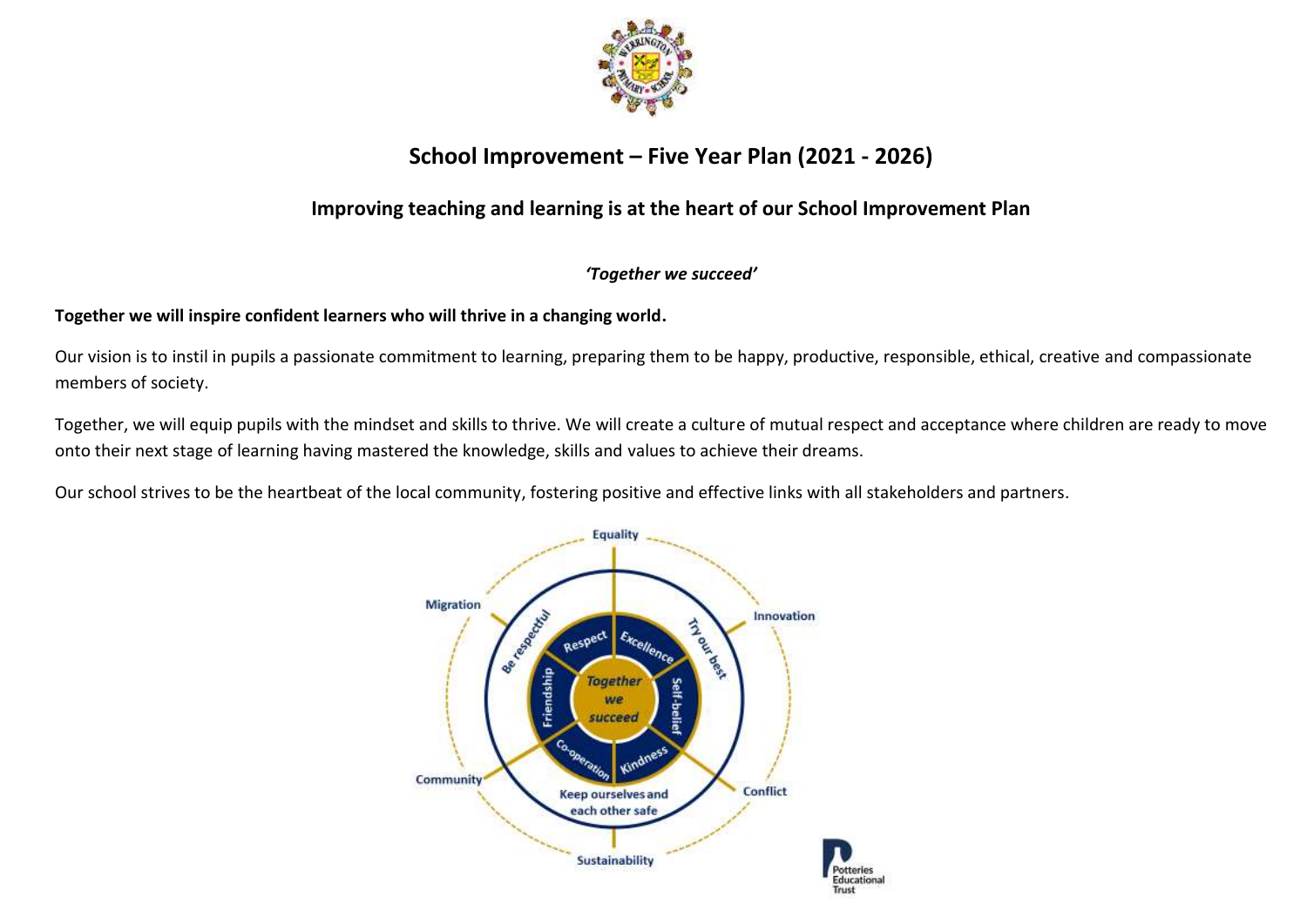#### **Vision 2026**

In 2026 Werrington will be a school where pupils make exceptional progress in both academic achievement and personal development, so that all pupils set off on their future learning journeys as confident, ambitious learners with the personal skills and aptitudes to thrive. They will be proficient in the use of the ever-changing technologies that are available to them.

In 2026 Werrington will be a school where we have a challenging, inclusive curriculum with reading at its heart. Our curriculum will foster questioning, curiosity and imagination and provide outstanding opportunities to succeed, including making extensive use of our wonderful outdoor areas, so that our pupils gain the knowledge, skills and life experiences needed in order to thrive for the rest of their lives as ethical, informed global citizens. The 'golden threads' of our curriculum ensure that it is bespoke to the needs of our school community.

In 2026 Werrington will be a school where our pupils will be adept at making connections between their existing knowledge and understanding of the world, with any new information that they encounter. They will be resilient, passionate and tenacious learners.

In 2026 Werrington will be a warm and welcoming school where our pastoral and academic systems operate seamlessly together as one, to ensure that everyone at Werrington has a voice and a choice. The school will have a caring, community-centred ethos where every child is (and feels) cherished and valued, where children are happy to recognise their own success and that of others.

In 2026 Werrington will be a school where we have the highest expectations of pupils and ourselves, where every pupil, no matter their starting point, is expected to try their best, show respect and keep themselves and others safe.

In 2026 Werrington will be a school where we have truly great, evidence-informed teaching and learning, where we collaborate as a whole staff on finding out what works and we evaluate our practice regularly against what we know works. Staff will have access to the very best education research findings and professional development, embracing change and innovation.

In 2026 Werrington will be a school where we have the full support of our wider community, where our active partnership with parents encourages the highest aspirations, where parents work with us to foster curiosity and imagination in their children.

In 2026 Werrington will be a school where we cherish health and wellbeing, where every single one of us is wholly committed to our work, but has time to enjoy life beyond Werrington Primary School, with family and friends, so that the work/home balance is in true harmony and we embody a celebratory, sustainable approach to life.

In 2026 Werrington will be a school where the 'Werrington Way' provides a core set of values that we live by (Respect, Honesty, Resilience, Excellence, Cooperation and Kindness). These direct our every interaction to the point where they are woven through us like words in a stick of rock.

In 2026 Werrington will be a school where we have the highest reputation, one we genuinely deserve, where our excellence is manifest, where the best teachers and support staff want to come and work here whilst benefiting through the growing opportunities presented by our Werrington Career Pathway.

In 2026 Werrington will be a school where all our children are equipped with the skills to overcome conflict, embrace innovation and are able to use initiative and a growing entrepreneurialism to ask questions and solve problems. They will continue to be confident speakers who can hold authentic conversations with adults and children.

In 2026 Werrington will be a school where our pupils will be global citizens who actively engage with promoting sustainability and equality. They will have a deep, embedded understanding of the drivers of migration and conflict and the social challenges that these local and global issues present.

In 2026 Werrington will be a school where we are working at the heart of the Potteries Educational Trust, successfully collaborating with our partner schools to secure the very best outcomes for our children and communities.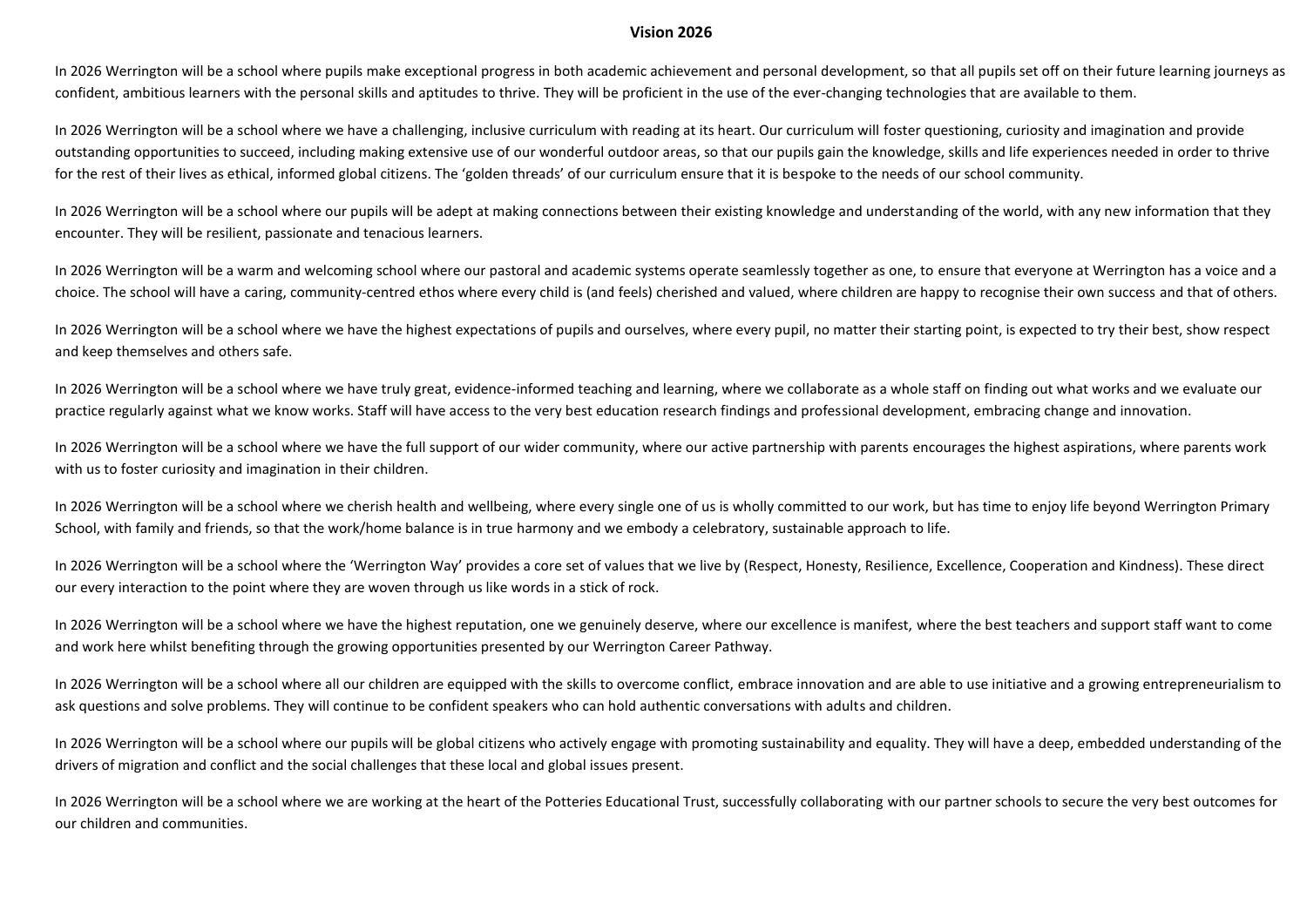

- **Mental Health and Wellbeing** Working with our wider school community to ensure that everyone feels safe, knows how to stay both physically and mentally well and where all members of the community play an integral role in the life of the school.
- **Leadership and Management** Encourage and facilitate leadership opportunities at all levels with the strategic overview of developing the whole child.
- **Staff Development** Every teacher needs to improve, not because they are not good enough, but because they can be even better
- **Curriculum** Embed mastery across our bespoke Werrington curriculum
- **Pupil Outcomes** Happy, resilient, independent learners intrinsically motivated and making good progress from their different starting points

#### **Strand One – Mental Health and Wellbeing**

- 1.1 Refine the role of pastoral provision in school so that provision operates seamlessly across the school and the wider community
- 1.2 Embed our core values the Werrington Way in all aspects of school life so that they are understood, taught and promoted by all associated with the school

1.3 - Further consider and develop strategies or activities which increase pupils' (and parents) sense of aspiration - Positive Relationships ensure that 'everyone has a voice and a choice'

- 1.4 Continue to work with our MAT to ensure a smooth, well planned transition journey for our pupils
- 1.5 Develop and embed the 'Werrington Six Ways to Wellbeing'
- 1.6 Continue to support staff to achieve a healthy work/home balance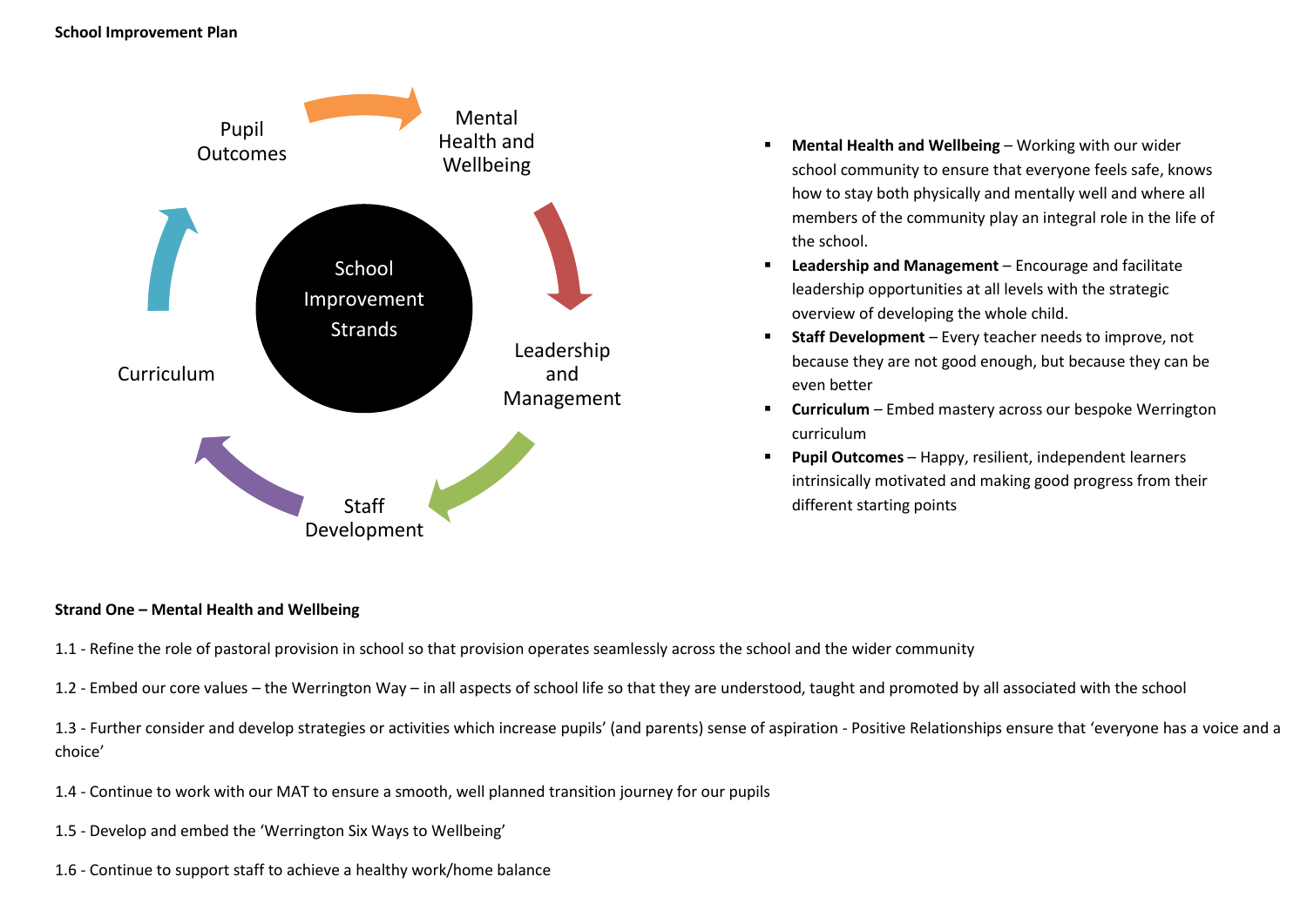#### **Strand Two – Leadership and Management**

2.1 - Implement a recruitment & retention strategy based on a positive ethos, professional development and enhanced opportunities for all staff in order that Werrington can become an 'employer of choice'

2.2 - Further develop leadership at all levels, in order to ensure a sustained and strategic approach to school improvement – Consider opportunities for staff at all levels to take on a leadership role within a working group (School &/or MAT). Research and develop opportunities for pupils to become leaders.

2.3 - Develop a coaching ethos – develop into a coaching school to support school improvement and professional development

2.4 - Conduct a comprehensive review of the 'lessons learned from lockdown'

2.5 - Build on previous progress made in communication and parental engagement so that parents/carers and the wider community feel a part of our school and positive perceptions of the school continue to grow and spread.

2.6 - Consider opportunities to extend the 'outreach' of the skills and expertise of our staff so that we continue to grow in reputation and capacity for supporting the development of others

## **Strand Three – Staff Development**

3.1 - Develop the strength of teacher subject knowledge, across a range of subjects, through tailored CPD and coaching.

3.2 - Develop the skills, subject knowledge and expertise of support staff, as well as teachers' deployment skills, to maximise the impact of their work on pupil outcomes.

3.3 - Ensure consistency in the quality of teaching & learning, across the school, by effectively embedding an understanding of the principles of effective T&L through a coaching model of development.

3.4 - Support the professional development of all staff by establishing a set of career pathways/matrix

3.5 - Provide effective coaching, mentoring and ongoing support to all staff to develop their practice (both with and beyond the classroom/school)

3.6 - Take a lead role in working groups across our MAT to improve pedagogy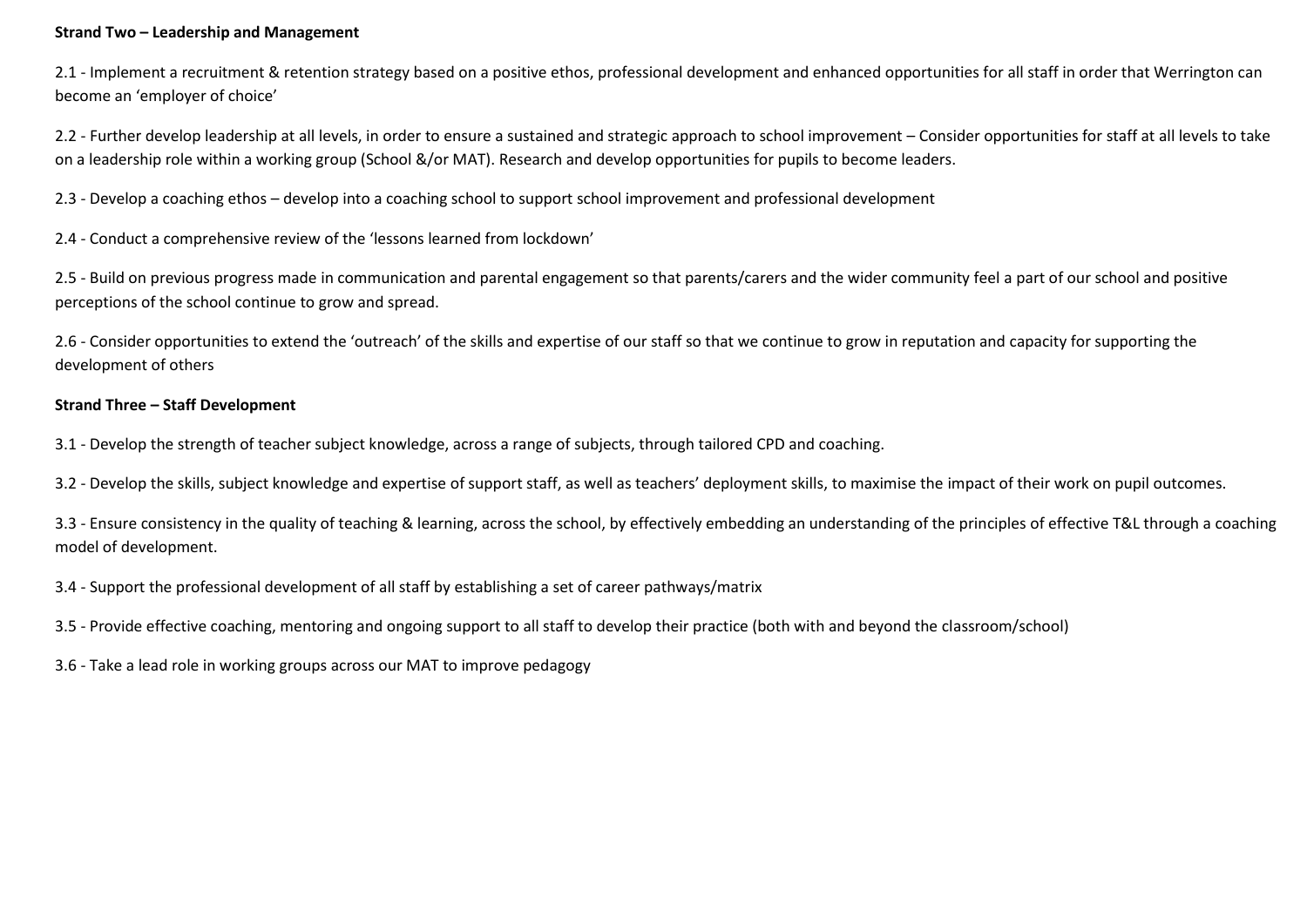#### **Strand Four - Curriculum**

4.1 - Support staff (via coaching, training) to ensure the implementation of the curriculum is closely aligned to the intent and there is strong evidence of skills and knowledge progression across all subjects.

4.2 - Embed a 'mastery' approach across the whole curriculum

4.3 - Embed retrieval practice in teaching across all year groups so that children remember more and that learning builds on prior knowledge – Further improve pupils' recall of core knowledge and skills across all curriculum areas

4.4 - Ensure that our bespoke curriculum is broad, balanced and relevant and that its implementation is effective. Embed our 'golden threads' of: equality, innovation, conflict, sustainability, community and migration.

4.5 - Continue to develop pupils' oracy skills and vocabulary

4.6 - Further enhance links with our MAT partners to ensure a smooth transition journey in terms of knowledge and skills progression from age 3 to 18

#### **Strand Five – Pupil Outcomes**

5.1 - Improve outcomes in all areas, whatever the starting points, so that pupils are ready for the next stage in their education.

5.2 - Ensure effective use of assessment by staff so that they plan next steps carefully to ensure rapid progress and close any gaps which exist.

5.3 - Increase opportunities for moderation (both in-house and externally) for all year groups to develop staff knowledge of expected standards in all areas of learning (inc. noncore).

5.4 - Monitor, adapt & develop the quality/range of interventions across the school in order to ensure that they target the most important elements and that they demonstrate the greatest impact.

5.5 - Review & refine provision for children with SEND or those eligible for PP funding, adapting to changes & budget constraints, so that there is evidence of exemplary practice and a focus on ensuring equity within outcomes.

5.6 - Inclusivity: 'No one is left behind'. Ensure that pupils love coming to school and make excellent progress because staff tailor provision to meet individual learning and pastoral needs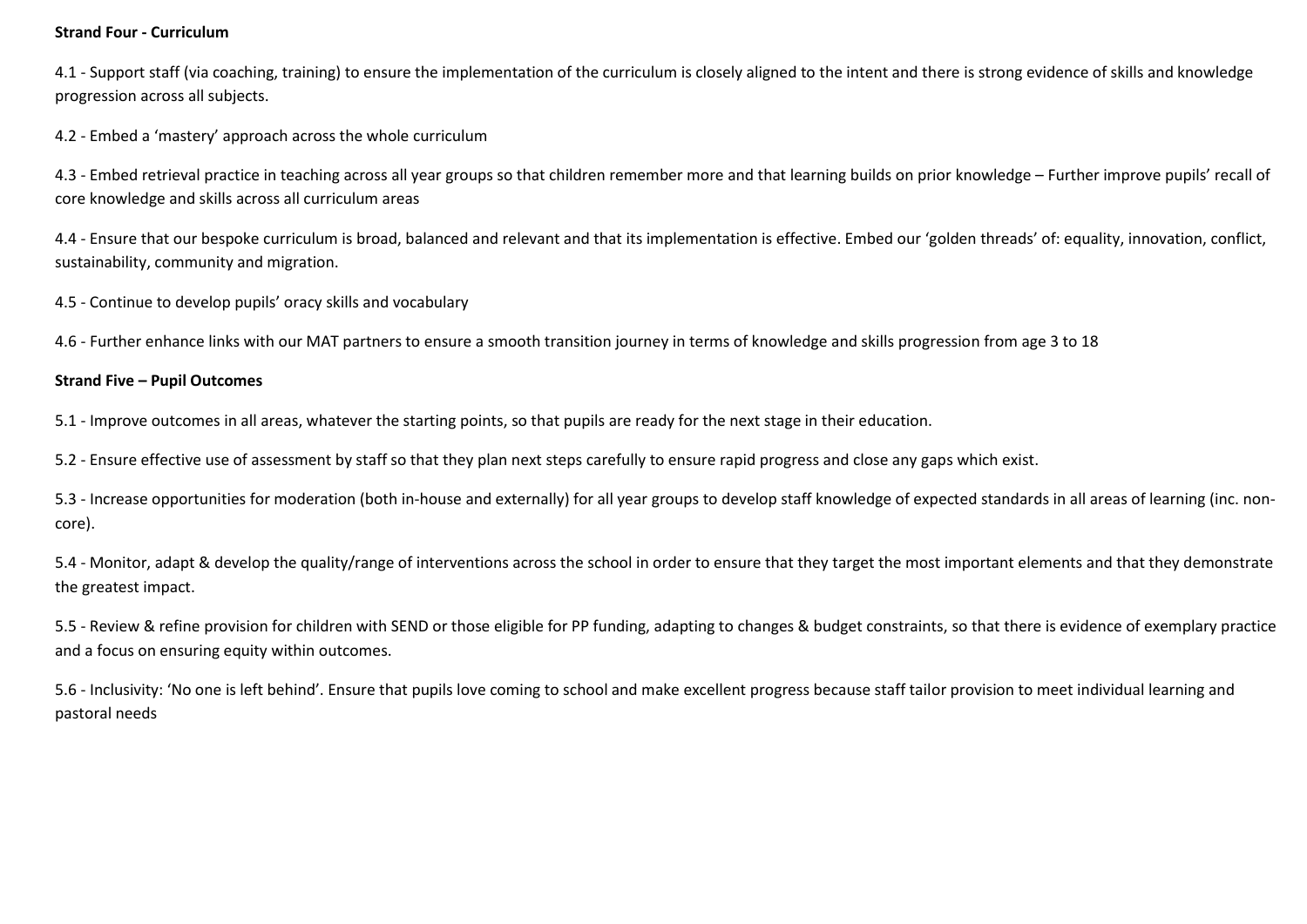## **Strand One – Mental Health and Wellbeing**

| 1.1 - Refine the role of pastoral      | " Continued & regular safeguarding, e-safety & PREVENT training for pupils & parents - improve the whole school community's                     |
|----------------------------------------|-------------------------------------------------------------------------------------------------------------------------------------------------|
| provision in school so that provision  | understanding of safe online behaviour for our children. Ensure safeguarding policies and procedures are robust and effective.                  |
| operates seamlessly across the         | Increase the school's capacity to support mental health issues across our school community                                                      |
| school and the wider community         | Ensure pastoral care systems are robust and fit for purpose so that every child has 'a voice and a choice' - Liaise with PET partners to        |
|                                        | share good practice                                                                                                                             |
|                                        | A culture of wellbeing and safeguarding exists that centres on the needs of our school community, is constantly reflective and                  |
|                                        | responsive to changes                                                                                                                           |
| 1.2 - Embed our core values - the      | <b>Embed 'Positive relationships Policy'</b>                                                                                                    |
| Werrington Way - in all aspects of     | " Respect - Children understand, appreciate and respect difference in the world and its people, including the things we share in                |
| school life so that they are           | common across cultural, religious, ethnic and socio-economic communities                                                                        |
| understood, taught and promoted        | " Continue to build resilience (growth mindset) and appetite to 'work hard'                                                                     |
| by all associated with the school      | " Teach pupils to self-regulate - Make explicit what 'good learning at Werrington' looks like                                                   |
|                                        | " Continue to provide quality opportunities for pupils to work collaboratively with pupils from other schools                                   |
|                                        | " Continue to find opportunities for pupils to explore 'keeping safe'                                                                           |
|                                        | " Continue to improve pupils' playtime/lunchtime experience by embedding structured play - Embed strategies that ensures positive               |
|                                        | learning attitudes, and that play and lunch times are more effective for supporting all pupils with their learning, development and             |
|                                        | well-being.                                                                                                                                     |
| 1.3 - Further consider and develop     | " Our pupils are keen learners. They take responsibility for their learning and become learners for life                                        |
| strategies or activities which         | All pupils equipped with strategies which enable them to have authentic conversations with themselves, their peers and teachers                 |
| increase pupils' (and parents) sense   | " Develop child mental health awareness within the curriculum                                                                                   |
| of aspiration - Positive Relationships | " Enhance opportunities for pupils and families to visit businesses, high schools, colleges and universities                                    |
| ensure that 'everyone has a voice      | • Develop/enhance employability skills in schools eg resilience, confidence, independence, collaboration & risk-taking                          |
| and a choice'                          |                                                                                                                                                 |
|                                        |                                                                                                                                                 |
|                                        |                                                                                                                                                 |
| 1.4 - Continue to work with our MAT    | " Further enhance links with local High Schools to smooth the transition process for pupils                                                     |
| to ensure a smooth, well planned       | <b>Enhance links with PVI/ Pre-School providers</b>                                                                                             |
| transition journey for our pupils      | Example Septing children safe is at the heart of the PET and our school's work and values with all staff and leaders working diligently to make |
|                                        | sure that children are safe and that they understand how to keep themselves safe and healthy.                                                   |
|                                        | " Involve everyone at Werrington (and PET) in thinking about how well we prepare pupils for life beyond school & what we could do               |
|                                        | better - School Council, parents, staff, governors, local Universities, employers                                                               |
| 1.5 - Develop and embed the            | " Relaunch 'Werrington Six Ways to Wellbeing'. Investigate extending across PET                                                                 |
| 'Werrington Six Ways to Wellbeing'     | " Learning Support Staff to lead on the six areas                                                                                               |
|                                        | Provide appropriate CPD to staff - Mental Health. Develop CPD to promote/enhance social and emotional aspects of learning                       |
|                                        | " Children are provided with a broad range of personal development opportunities and experience over an extended period of time.                |
|                                        | " Children have opportunities to make a highly positive, tangible contribution to the life of the school and wider community                    |
| 1.6 - Continue to support staff to     | " Encourage staff to engage with 'Health Assured' App                                                                                           |
| achieve a healthy work/home            | " Conduct and respond to 'workload surveys'                                                                                                     |
| balance                                | All staff to be off site by 5:30pm                                                                                                              |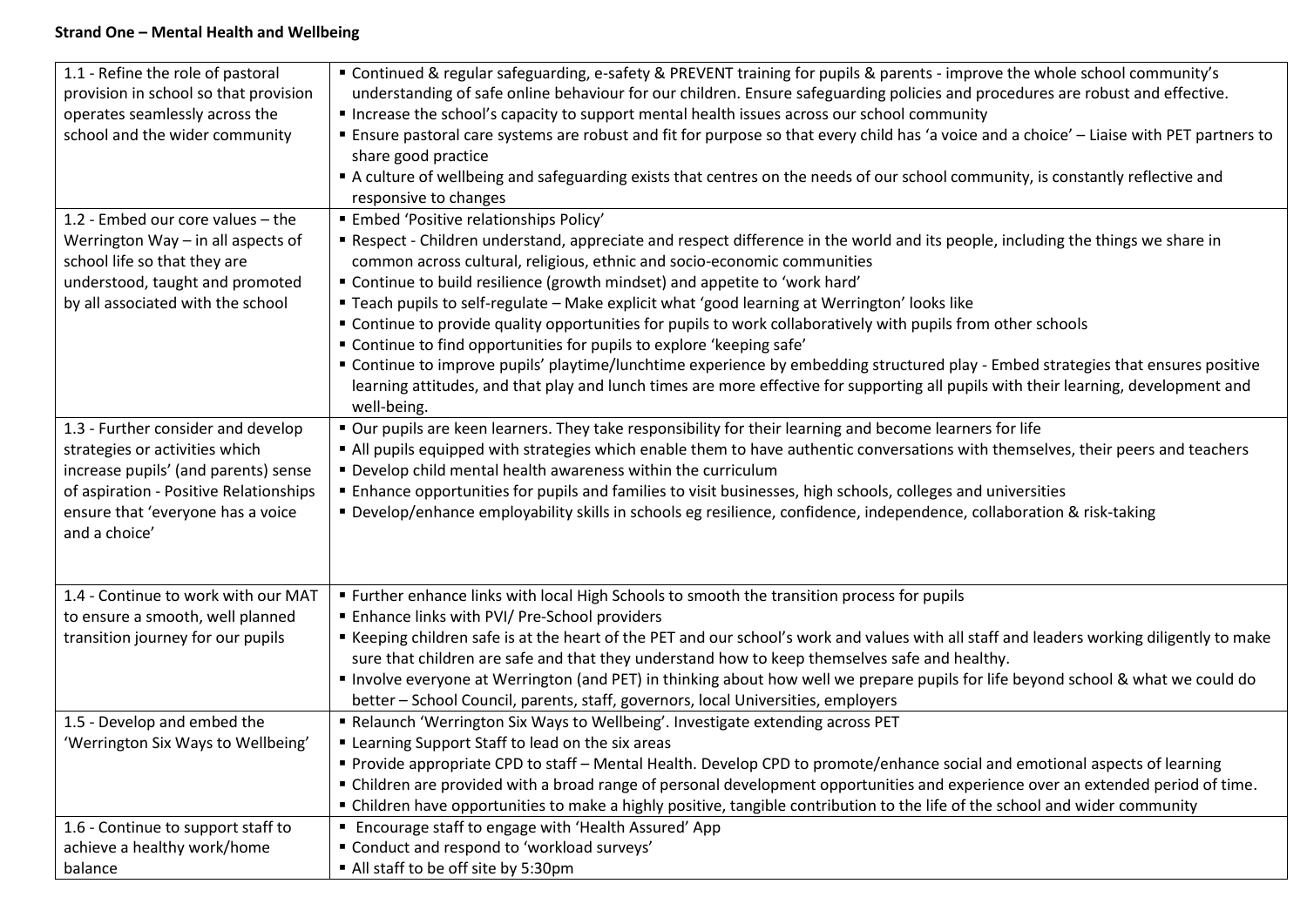## **Strand Two – Leadership and Management**

| 2.1 - Implement a recruitment &          | " Continue to develop 'core offer' for staff                                                                                           |
|------------------------------------------|----------------------------------------------------------------------------------------------------------------------------------------|
| retention strategy based on a            | Investigate apprenticeship options                                                                                                     |
| positive ethos, professional             | " Develop role of middle leaders to ensure all have the knowledge, understanding and skills to further develop the whole curriculum    |
| development and enhanced                 | including outdoor learning                                                                                                             |
| opportunities for all staff in order     | Revisit 'Werrington Behaviours Framework'. Create and promote Werrington Career Pathways                                               |
| that Werrington can become an            | " Teachers and support staff value the support and professional development they receive. High quality professional development for    |
| 'employer of choice'                     | all staff ensures a culture of high expectations and excellence in teaching and leadership                                             |
| 2.2 - Further develop leadership at      | " Leaders across PET work very well together to embed the school's values and ambition across all aspects for the school's work.       |
| all levels, in order to ensure a         | " Leaders act on a deep and accurate understanding of the school's performance                                                         |
| sustained and strategic approach to      | ■ Encourage every member of staff to be in at least one 'team' to develop an aspect of the school – everyone has the chance to be      |
| school improvement - Consider            | strategic and have an input into direction of the school.                                                                              |
| opportunities for staff at all levels to | Increase distributive leadership in securing improved practice and increased amounts of outstanding teaching and learning across the   |
| take on a leadership role within a       | whole school                                                                                                                           |
| working group (School &/or MAT).         | All staff see themselves as leaders in line with their experience and career development                                               |
| Research and develop opportunities       | " Strong, effective teamwork between governors and school leaders and a common understanding of the school's priorities and            |
| for pupils to become leaders.            | progress.                                                                                                                              |
| 2.3 - Develop a coaching ethos -         | " Provide 'coaching' for SLT - Ensure real clarity on the difference between coaching, mentoring and feedback                          |
| develop into a coaching school to        | " Train staff to be coaches/mentors - initially linked to Early Career Pathway                                                         |
| support school improvement and           | " Give leaders/staff the opportunity to practice coaching - Make time and space for coaches to spend the time practising asking        |
| professional development                 | powerful questions to help the coachee with their thinking. Ensure coaching becomes a part of the Werrington culture                   |
| 2.4 - Conduct a comprehensive            | " Complete 'Keep, Change, Do more of, Do less of' analysis/evaluation                                                                  |
| review of the 'lessons learned from      | " Develop the curriculum and the technology for curriculum delivery so that it can be delivered effectively online                     |
| lockdown'                                | ■ Enhance competencies in use of IT - staff, pupils and parents                                                                        |
|                                          | " To improve the IT service infrastructure so that it supports effective online learning, e.g. wifi quality                            |
|                                          | " To investigate options to provide very child with a chrome book that they can use at home and on site to support learning            |
| 2.5 - Build on previous progress         | ■ To increase governor engagement with parents, staff and pupils                                                                       |
| made in communication and                | Promote curriculum learning and resources on the website                                                                               |
| parental engagement so that              | Run parent workshops on how to support learning in different subjects at home - Develop parents' IT skills including Google            |
| parents/carers and the wider             | Classroom so that they can support online learning at home - Offer a variety of Family learning sessions, Parent Information sessions, |
| community feel a part of our school      | Coffee Mornings, etc. for parents to engage with the school                                                                            |
| and positive perceptions of the          | " Very strong relationship between the school and community, with parental engagement and support for their children's leaning at      |
| school continue to grow and spread.      | the heart of the school community. Culture of learning in the school that engages families and the community.                          |
|                                          |                                                                                                                                        |
| 2.6 - Consider opportunities to          | " Offer support as required to other establishments within PET – create an 'offer' list?                                               |
| extend the 'outreach' of the skills      | " Engage with creation of PET 'free school'                                                                                            |
| and expertise of our staff so that we    | Relaunch 'TeachMeets'. Investigate opportunity to host CPD conference                                                                  |
| continue to grow in reputation and       | ■ Further develop collaborative partnerships with other primary schools – eg Seven Stars                                               |
| capacity for supporting the              |                                                                                                                                        |
| development of others                    |                                                                                                                                        |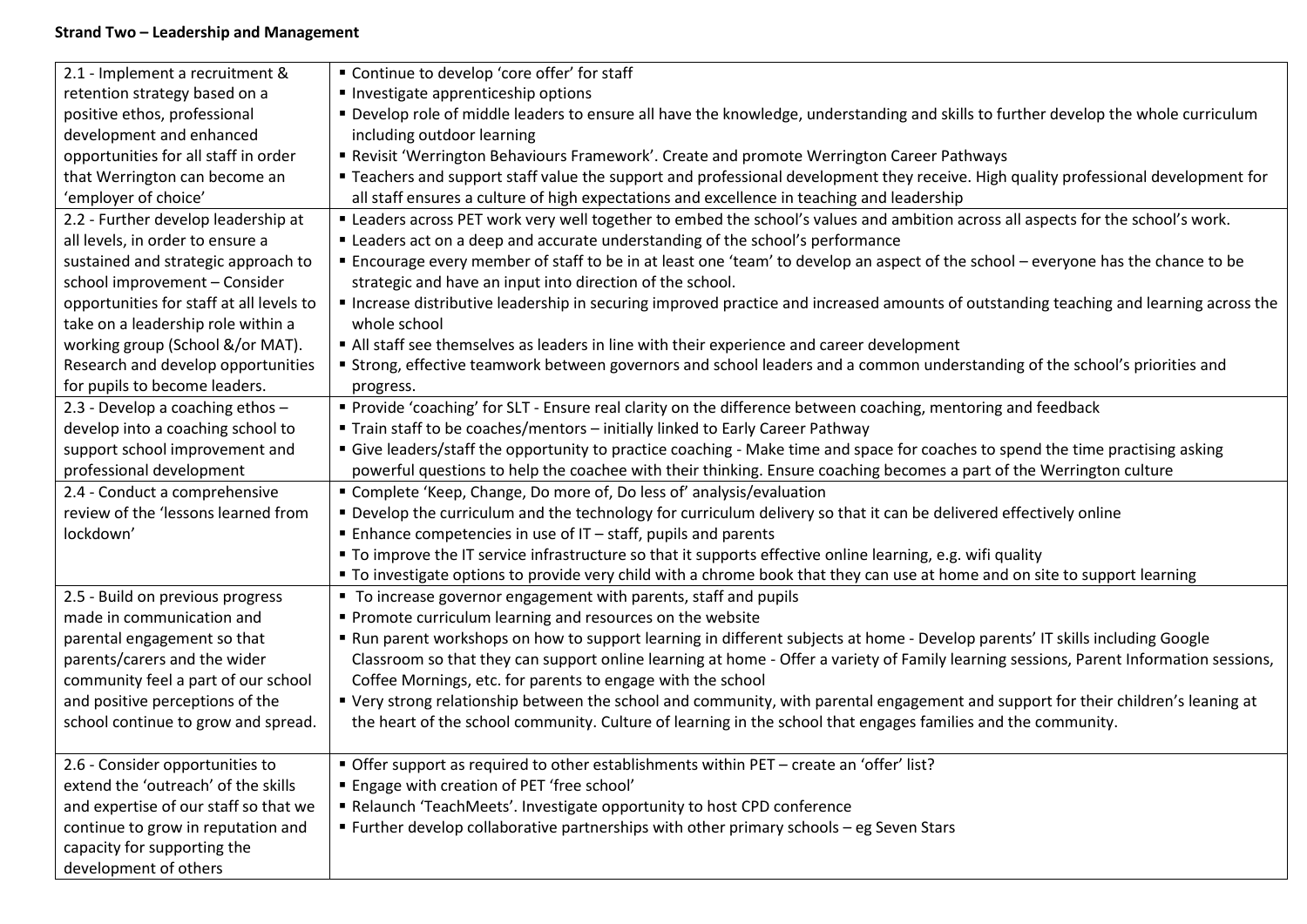## **Strand Three – Staff Development**

| 3.1 - Develop the strength of teacher<br>subject knowledge, across a range of<br>subjects, through tailored CPD and<br>coaching.<br>3.2 - Develop the skills, subject<br>knowledge and expertise of support<br>staff, as well as teachers'<br>deployment skills, to maximise the<br>impact of their work on pupil | " Leaders and teachers are experts on learning.<br>" Further develop teacher subject knowledge to provide support and challenge for all pupils, including higher attainers<br><b>Bespoke CPD Action Plan developed, linked to individual and whole school needs</b><br>" All curriculum leaders ensure that (a) the learning in their subjects are well sequenced, (b) taught in a highly effective manner that (c)<br>leads to good outcomes for all pupils.<br>Latest 'evidence based' research shared with staff - 'Research Director' to summarise for staff on a termly / half termly basis<br>(Developing 'evidence-based' teaching & learning strategies)<br>" Source/Enrol staff on training courses/webinars to develop their subject knowledge particularly in the foundation subjects<br>Embed/design quality assurance process - review book scrutiny and lesson observation forms; review QA process for assessment<br>Embed 'open door' approach so that all staff share good practice |
|-------------------------------------------------------------------------------------------------------------------------------------------------------------------------------------------------------------------------------------------------------------------------------------------------------------------|------------------------------------------------------------------------------------------------------------------------------------------------------------------------------------------------------------------------------------------------------------------------------------------------------------------------------------------------------------------------------------------------------------------------------------------------------------------------------------------------------------------------------------------------------------------------------------------------------------------------------------------------------------------------------------------------------------------------------------------------------------------------------------------------------------------------------------------------------------------------------------------------------------------------------------------------------------------------------------------------------|
| outcomes.                                                                                                                                                                                                                                                                                                         |                                                                                                                                                                                                                                                                                                                                                                                                                                                                                                                                                                                                                                                                                                                                                                                                                                                                                                                                                                                                      |
| 3.3 - Ensure consistency in the<br>quality of teaching & learning, across<br>the school, by effectively embedding<br>an understanding of the principles of<br>effective T&L through a coaching<br>model of development.<br>3.4 - Support the professional                                                         | " Staff understanding of how we learn is 'up to date' and this is helping to shape new practice.<br>" Ensure that there are more opportunities for pupils to master the objective (not just cover them) - ensure quality of teaching is<br>always consistent<br>Expect pupils to reason and think more deeply - build resilience and resourcefulness<br><b>Ensure that feedback and assessment are at the core of all teaching</b><br>" WalkTHRUs professional development programme enhanced by wider research<br>" Continue to build strong partnership links with other schools to share good practice and use them to further enhance the quality of<br>education and CPD of staff<br>" Create and publish Career Pathway document                                                                                                                                                                                                                                                               |
| development of all staff by<br>establishing a set of career<br>pathways/matrix                                                                                                                                                                                                                                    | " Create opportunities for staff to engage in, and share, evidence-informed research<br>" Professional development for all staff is at the heart and focus on the craft of teaching<br>" Liaise with external providers to secure accreditation/qualification routes for staff                                                                                                                                                                                                                                                                                                                                                                                                                                                                                                                                                                                                                                                                                                                       |
| 3.5 - Provide effective coaching,<br>mentoring and ongoing support to<br>all staff to develop their practice<br>(both with and beyond the<br>classroom/school)                                                                                                                                                    | " Ensure leaders and staff have real clarity on the difference between coaching, mentoring and feedback<br>" Give leaders/staff the opportunity to practice coaching - Make time and space for coaches to spend the time practising asking<br>powerful questions to help the coachee with their thinking. Ensure coaching becomes a part of the Werrington culture<br>" Embed/adopt 'Early Careers pathway'                                                                                                                                                                                                                                                                                                                                                                                                                                                                                                                                                                                          |
| 3.6 - Take a lead role in working<br>groups across our MAT to improve<br>pedagogy                                                                                                                                                                                                                                 | • 'Open classroom' culture where visitors are encouraged to drop in and see classroom practice<br>" Develop the 'Werrington Way' for classroom pedagogy<br><b>Encourage staff to engage with PET Teaching &amp; learning groups</b><br>" Invite High School staff into school to observe and work with primary school staff. Enable our staff to observe and support Y7 and Y8<br>lessons in High School if possible/appropriate.                                                                                                                                                                                                                                                                                                                                                                                                                                                                                                                                                                    |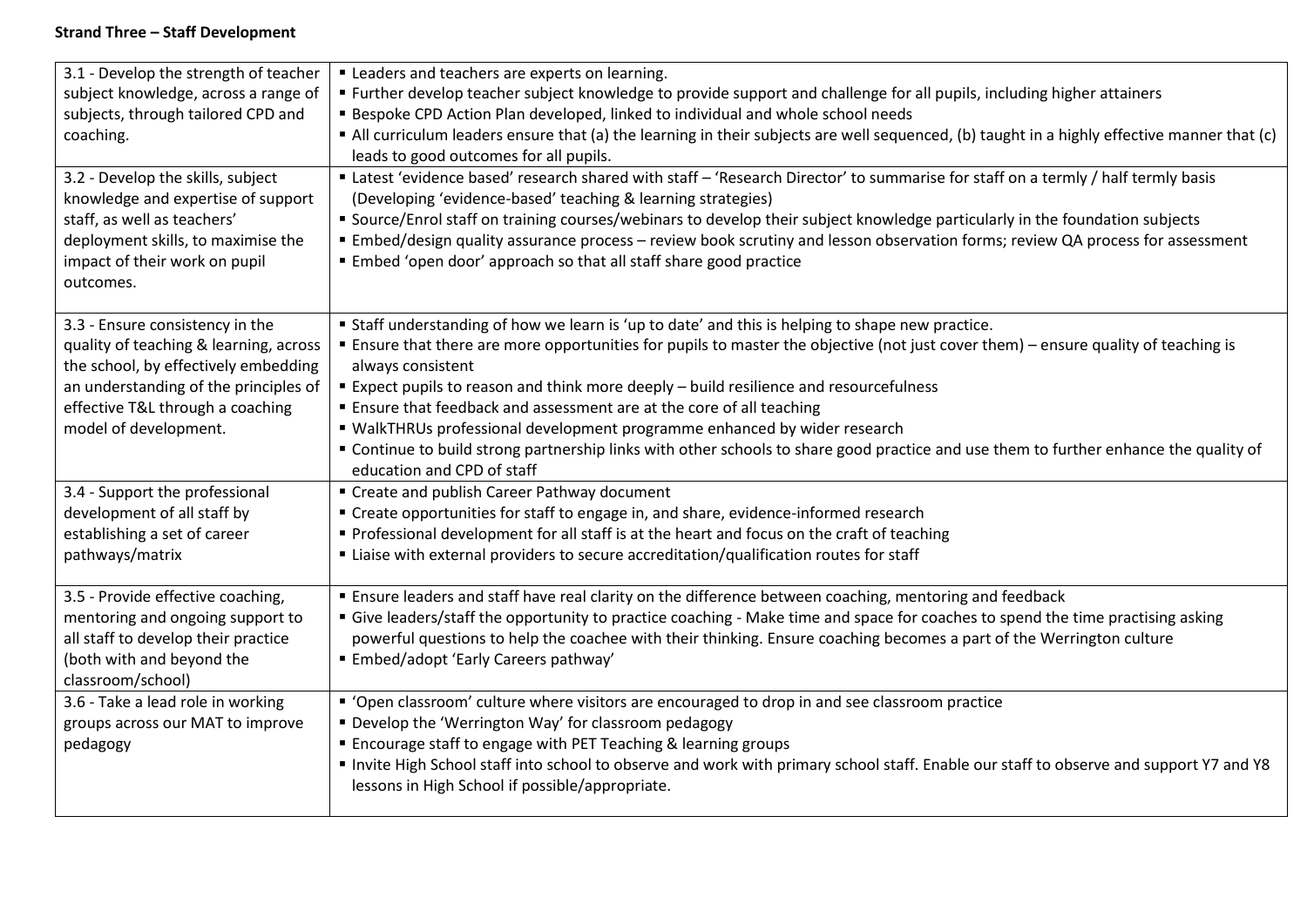## **Strand Four – Curriculum**

| 4.1 - Support staff to ensure the                               | • Develop a coaching model to support development of staff curriculum management knowledge                                                                                                                                                                                       |
|-----------------------------------------------------------------|----------------------------------------------------------------------------------------------------------------------------------------------------------------------------------------------------------------------------------------------------------------------------------|
| implementation of the curriculum is                             | " Planned, high quality staff PD meetings                                                                                                                                                                                                                                        |
| closely aligned to the intent and                               | " Train and support subject leaders to monitor using subject health checks                                                                                                                                                                                                       |
| there is strong evidence of skills and                          | " Develop subject leader expertise and the subject leader team                                                                                                                                                                                                                   |
| knowledge progression across all                                | " Ensure effective use of additional adults to support knowledge and skills progression - investigate pre-teach options                                                                                                                                                          |
| subjects.                                                       | " Reading is prioritised to allow/ensure access to the full curriculum offer                                                                                                                                                                                                     |
| 4.2 - Embed a 'mastery' approach<br>across the whole curriculum | " Develop/implement and embed our 'mastery' curriculum - an ambitious curriculum designed to give all pupils knowledge and<br>cultural capital needed to succeed in life                                                                                                         |
|                                                                 | " To monitor our curriculum offer to ensure that it maximises opportunities for individuals to achieve their agreed learning outcomes                                                                                                                                            |
|                                                                 | " Ensure school premises are well-equipped and designed to support curriculum delivery                                                                                                                                                                                           |
|                                                                 | " Ensure (inquisitive) pupils have the skills and opportunities to ask questions willingly (That extend and deepen understanding)<br>" Ensure that pupils can see the purpose & meaning in everything they learn - a curriculum that establishes the 'why' before the<br>'what'. |
| 4.3 - Embed retrieval practice in                               | " Staff PD on 'retrieval practice' - linked with 'Rosenshines Principles'                                                                                                                                                                                                        |
| teaching across all year groups so                              | " To plan formative assessment of knowledge through retrieval practice into the curriculum matched to the knowledge organisers and                                                                                                                                               |
| that children remember more and                                 | previous lessons - plan in how to assess the knowledge the children have learned at the end of each unit.                                                                                                                                                                        |
| that learning builds on prior                                   | " Promote deeper thinking and a greater shared understanding of the curriculum and pedagogical subject knowledge.                                                                                                                                                                |
| knowledge - Further improve pupils'                             | " Pupils are adept at making connections between new and existing knowledge                                                                                                                                                                                                      |
| recall of core knowledge and skills                             |                                                                                                                                                                                                                                                                                  |
| across all curriculum areas                                     |                                                                                                                                                                                                                                                                                  |
| 4.4 - Ensure that our bespoke                                   | " Leaders monitor the quality of curriculum planning and delivery and its impact on pupil achievement                                                                                                                                                                            |
| curriculum is broad, balanced and                               | Involve everyone in the school community in evaluating the curriculum; what we do well and what could be better - Gather pupil                                                                                                                                                   |
| relevant and that it's                                          | views on what they think the school does well and what could be improved - curriculum focus including exit interview for Y6 pupils                                                                                                                                               |
| implementation is effective. Embed                              | " Our pupils are confident, enthusiastic mathematicians. They use mathematical strategies with joy and are skilled problem solvers                                                                                                                                               |
| our 'golden threads' of: equality,                              | " Create opportunities for pupils to apply their mathematical knowledge and skills across the curriculum                                                                                                                                                                         |
| innovation, conflict, sustainability,                           | Give all staff members the opportunity to develop curriculum design and subject knowledge expertise                                                                                                                                                                              |
| community and migration.                                        | Involve parents in supporting their children across the curriculum at home and at school - Develop 'curriculum booklets' for parents                                                                                                                                             |
|                                                                 | " Fully integrate forest school, residential trips, etc into the curriculum design to strengthen subject strands                                                                                                                                                                 |
| 4.5 - Continue to develop pupils'                               | " Reading is at the heart of our curriculum. Our pupils love reading and read widely and often. They are able to communicate skilfully                                                                                                                                           |
| oracy skills and vocabulary                                     | in written and spoken English for a range of purposes                                                                                                                                                                                                                            |
|                                                                 | " Pupils are exposed to a wide range of vocabulary (Word-rich learning environments). Curriculum provides opportunities for                                                                                                                                                      |
|                                                                 | 'thoughtful conversations' - pupils are able to articulate their knowledge, understanding and skills                                                                                                                                                                             |
|                                                                 | " Ensure that the learning environment communicates our values and vision, complements our curriculum and promotes curiosity.                                                                                                                                                    |
|                                                                 | Develop 'role play' areas across the whole school                                                                                                                                                                                                                                |
| 4.6 - Further enhance links with our                            | " Our pupils are well-equipped for the next stage of their education and beyond; prepared for the future by a curriculum that is                                                                                                                                                 |
| MAT partners to ensure a smooth                                 | carefully designed for them                                                                                                                                                                                                                                                      |
| transition journey in terms of                                  | Invite key High School staff (Heads of Y7, English and Maths) into school to observe and work with Y5 and Y6 staff. Enable our Y5 and                                                                                                                                            |
| knowledge and skills progression                                | Y6 staff to observe and support Y7 lessons in High School.                                                                                                                                                                                                                       |
| from age 3 to 18                                                |                                                                                                                                                                                                                                                                                  |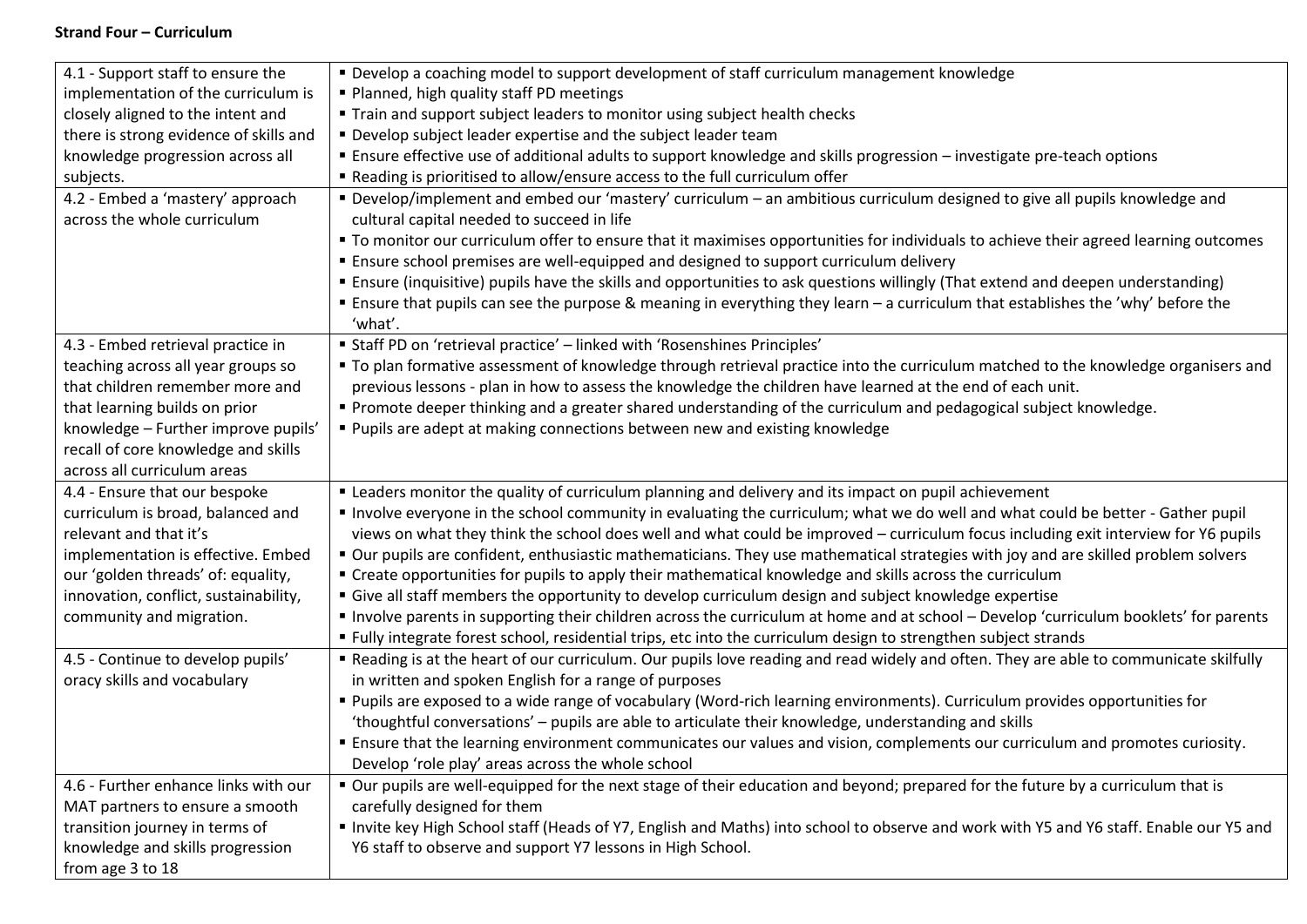## **Strand Five – Pupil Outcomes**

| 5.1 - Improve outcomes in all areas,   | " To ensure that the school is well placed to continue to provide the outstanding resources and experiences that enable us to meet the  |
|----------------------------------------|-----------------------------------------------------------------------------------------------------------------------------------------|
| whatever the starting points, so that  | needs of all our pupils                                                                                                                 |
| pupils are ready for the next stage in | Review effectiveness of Pupil Progress meetings                                                                                         |
| their education.                       | ■ Audit effectiveness of assessment & quality assurance systems and respond accordingly                                                 |
|                                        | " Pupils are encouraged/supported to become adept at making connections between existing and new knowledge                              |
|                                        | " Promote reading that equips children with knowledge, understanding and cultural capital in a clear progression                        |
|                                        | Resilience and tenacity is promoted                                                                                                     |
| 5.2 - Ensure effective use of          | • Continue and be more effective with smart use of assessment/feedback that leads to good learning and progress for all pupils          |
| assessment by staff so that they plan  | without undue workload on staff.                                                                                                        |
| next steps carefully to ensure rapid   | Review and redevelop assessment systems to monitor achievement - Teachers and leaders use assessment well to: help pupils               |
| progress and close any gaps which      | embed knowledge fluently; check understanding; inform teaching                                                                          |
| exist.                                 |                                                                                                                                         |
| 5.3 - Increase opportunities for       | Enhance links with other primary schools - Seven Stars & potential new PET partners - to provide purposeful moderation                  |
| moderation (both in-house and          | opportunities                                                                                                                           |
| externally) for all year groups to     | " Continue to build 'exemplars' of what ARE looks like across all subject areas - 'High expectations' are maintained                    |
| develop staff knowledge of expected    |                                                                                                                                         |
| standards in all areas of learning     |                                                                                                                                         |
| (inc. non-core).                       |                                                                                                                                         |
| 5.4 - Monitor, adapt & develop the     | " Ensure the right type of intervention for potentially vulnerable pupils                                                               |
| quality/range of interventions across  | " Ensure that teaching assistant time is targeted for maximum effectiveness in raising standards, targeted high quality, structured     |
| the school in order to ensure that     | intervention, enhancing provision and the smooth running of the school                                                                  |
| they target the most important         | " We have a sharp focus on ensuring that (in particular our younger) children gain: phonic knowledge and language comprehension         |
| elements and that they demonstrate     | necessary to read; the skills to communicate which gives them the foundations for future learning                                       |
| the greatest impact.                   |                                                                                                                                         |
| 5.5 - Review & refine provision for    | " To continue to provide a high standard of parental engagement and outreach support                                                    |
| children with SEND or those eligible   | Ensure that curriculum design and delivery supports learning of disadvantaged pupils and pupils with SEND                               |
| for PP funding, adapting to changes    | " Use specialist interventions to enable access to the curriculum and to help pupils to catch up                                        |
| & budget constraints, so that there is | " To further develop timely and personalised interventions for pupils to make at least expected progress (multiagency support, home     |
| evidence of exemplary practice and     | support, parent workshops). This includes effective implementation, tracking and evaluation of any behaviour support programmes         |
| a focus on ensuring equity within      |                                                                                                                                         |
| outcomes.                              |                                                                                                                                         |
| 5.6 - Inclusivity: 'No one is left     | " Our pupils love coming to school. They make excellent progress because teachers and leaders tailor provision to meet their individual |
| behind'. Ensure that pupils love       | learning and pastoral needs                                                                                                             |
| coming to school and make excellent    | Involve everyone in the school community in evaluating inclusion; what we do well and what could be better                              |
| progress because staff tailor          | • Develop effective interventions that ensure pupils catch up and keep up, particularly disadvantaged pupils                            |
| provision to meet individual learning  | " Recognise barriers to learning and provide effective support to pupils to remove them                                                 |
| and pastoral needs                     | • To further develop collaborative working relationships with multi-agency teams to improve outcomes for pupils                         |
|                                        | " Use the school's locality for enrichment opportunities that nurtures children's all round development and supports the effective      |
|                                        | delivery of the school curriculum.                                                                                                      |